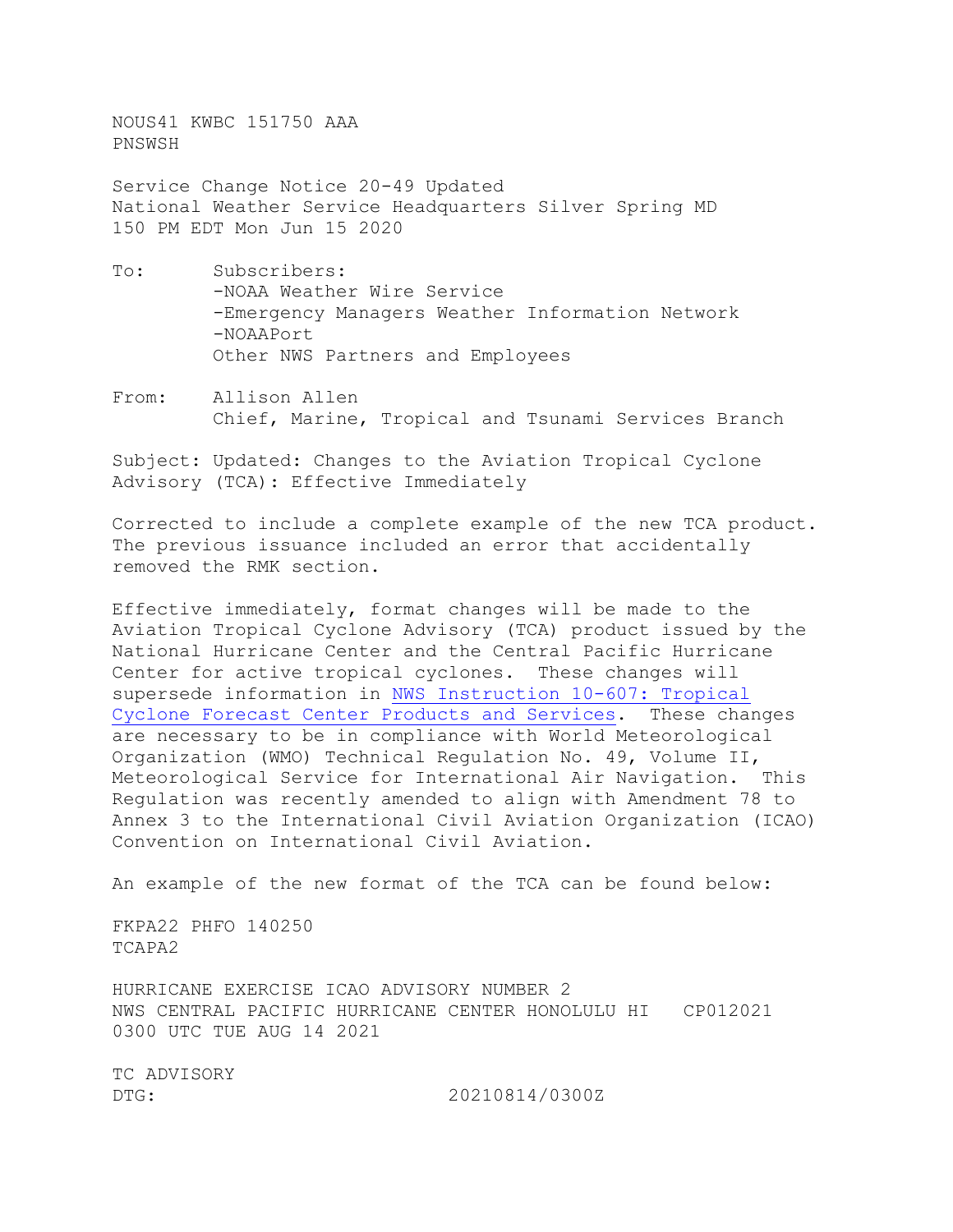TCAC: PHFO TC:<br>
ADVISORY NR:<br>
ADVISORY NR:<br>
2021/002 ADVISORY NR: OBS PSN: 14/0230Z N1554 W15200<br>MOV: WNW 14KT MOV: WNW 14KT<br>C: 0957HPA 0957HPA<br>105KT MAX WIND:<br>FCST PSN +6 HR: 14/0900Z N1615 W15254<br>105KT FCST MAX WIND +6 HR:<br>FCST PSN +12 HR: 14/1500Z N1636 W15348<br>105KT FCST MAX WIND +12 HR:<br>FCST PSN +18 HR: 14/2100Z N1706 W15500<br>105KT FCST MAX WIND +18 HR:<br>FCST PSN +24 HR: 15/0300Z N1736 W15612<br>100KT FCST MAX WIND  $+24$  HR: RMK: THE FORECAST POSITION INFORMATION IN THIS PRODUCT IS INTERPOLATED FROM OFFICIAL FORECAST DATA VALID AT 0000, 0600, 1200, AND 1800Z. NXT MSG: 20080814/0900Z

(Double dollar signs)

The TCA is provided using the following Advanced Weather Interactive Processing System (AWIPS) product identifiers (PILs) and World Meteorological Organization (WMO) Headers:

| WMO Header        | AWIPS PIL    |
|-------------------|--------------|
|                   |              |
| $FKNT/21-25/KNHC$ | $TCANT/1-5/$ |
| $FKPZ/21-25/KNHC$ | $TCAPZ/1-5/$ |
| $FKPA/21-25/PHFO$ | $TCAPA/1-5/$ |
|                   |              |

Users of the TCA product should be aware that the NWS plans to provide the TCA in an additional format beginning in November when the WMO and ICAO will require the TCA to be disseminated in ICAO Meteorological Information Exchange Model (IWXXM) format. The NWS will issue an SCN before beginning the provision of aviation products in IWXXM format.